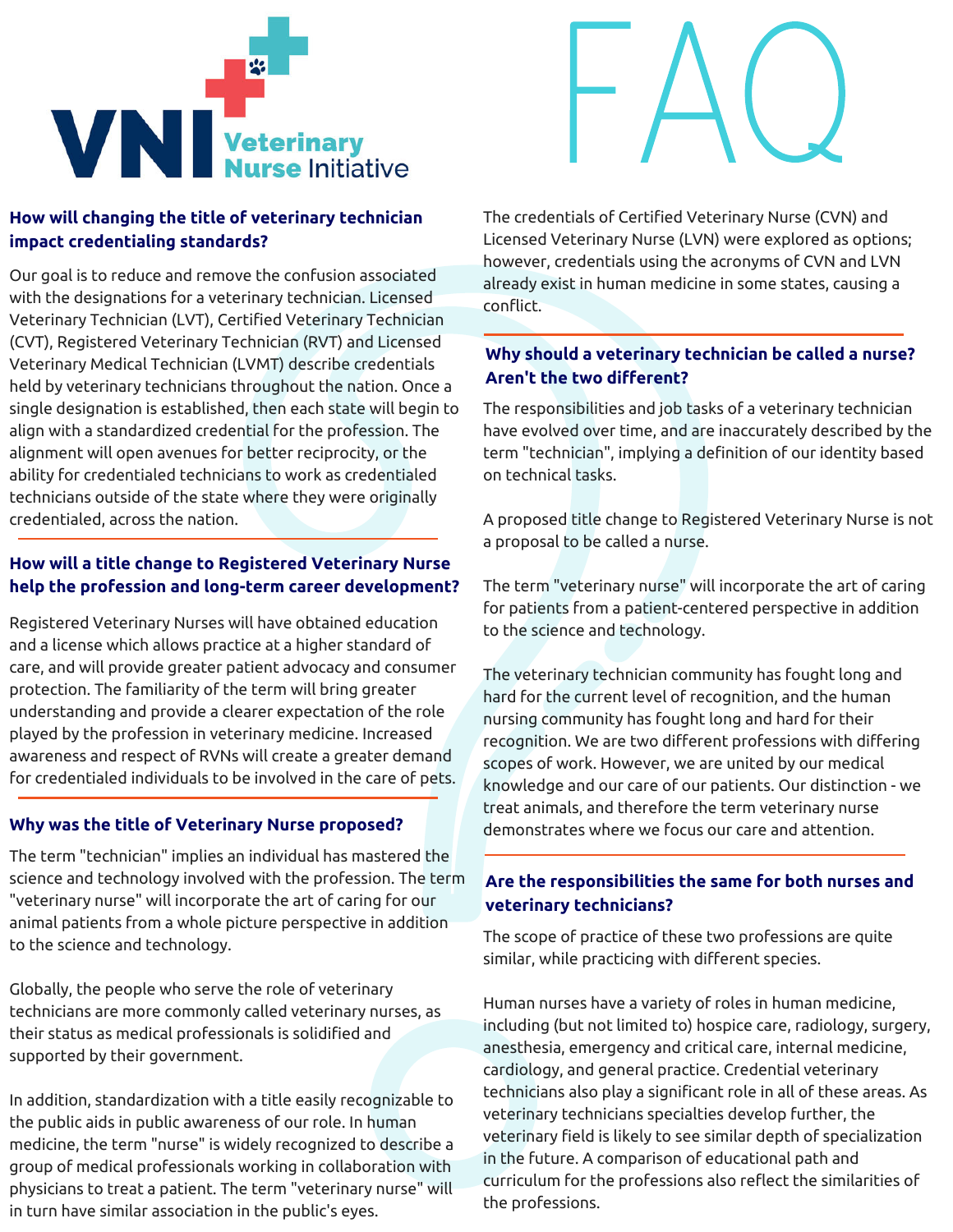# F  $A($ Q

# **H ow do h uman nurses feel about the veterinary technicians using the term "nurse"?**

Each profession has a distinct scope of practice, and both parties should accurately represent themselves in their occupation. We are confident that the equivalence in education programs for AS and BS degrees will alleviate potential concerns. Nurses have high standards in education and their role in practice which veterinary technicians take seriously.

NAVTA is working openly with Registered Nurses and related professional organizations to gain perspectives from each other, respect the nurse's title protection to prevent unqualified individuals from practicing nursing care on people, maintain high standards, and to align on a common goal of setting high standards for those providing care for our family members.

#### **Will current veterinary technician credentials be made invalid by the recommended change?**

The aim of the movement is to allow current credentialed veterinary technicians to practice under the new title. Some states may offer a grace period to allow for technicians to comply with each state's revised credentialing requirements.

#### **Will this affect the amount of formal education an individual must achieve to become a veterinary technician/nurse?**

While we cannot be certain of the answer to this question at this time, the new title will build from the current system and should not directly affect the amount of education required to qualify for examination or credentialing.

# **How will recipients of associate's and bachelor's degrees be distinguished?**

The initial plan is to distinguish the two through proper credential designation, much like the human nursing field designates RN, BSN and MSN to differentiate degrees. For veterinary nurses, the proposed credential is RVN, with future degrees established with designation of BSVN and MSVN.

# **How are veterinary technicians throughout the U.S. embracing the idea?**

The feedback NAVTA has received is largely positive. As this is a significant change for the profession, we have received a great deal of thoughtful and constructive feedback, all of which is helping us as we move forward. If you would like to share your thoughts, please email us at vetnurse@navta.net.

#### **What effect will a non-credentialed individual using the new title have on the efforts?**

One of the initiative's goals is to differentiate Registered Veterinary Nurses from non-credentialed individuals, allowing only qualified individuals to carry the credential. By differentiating the credential and implementing educational standards nationwide, the title use by non-credentialed team members will drop significantly.

At the same time, experienced, non-credentialed veterinary support staff are a critical part of the veterinary team, and should be recognized for their knowledge and contribution. Creating recognized positions as human nursing has done is a possibility as this change continues to evolve. Exact details of how this will be carried out will be determined and refined through the process.

# **How will NAVTA help with public and professional awareness of a title change?**

NAVTA is discussing the issue with various interested parties professionally with diplomacy to voice the opinions of the NAVTA members. Public relations efforts will also be made to communicate accurate messaging to the profession.

# **How long will it take for the title change to be implemented?**

The process could take years of hard, patient and professional work. Support at the national and local level from each individual in the profession is important in adding to the momentum of change.

# **Which states have been selected for the initial legislative efforts?**

The Coalition defined the legislative strategy and is working in Ohio and Tennessee in 2018 for the initial legislation reform efforts.